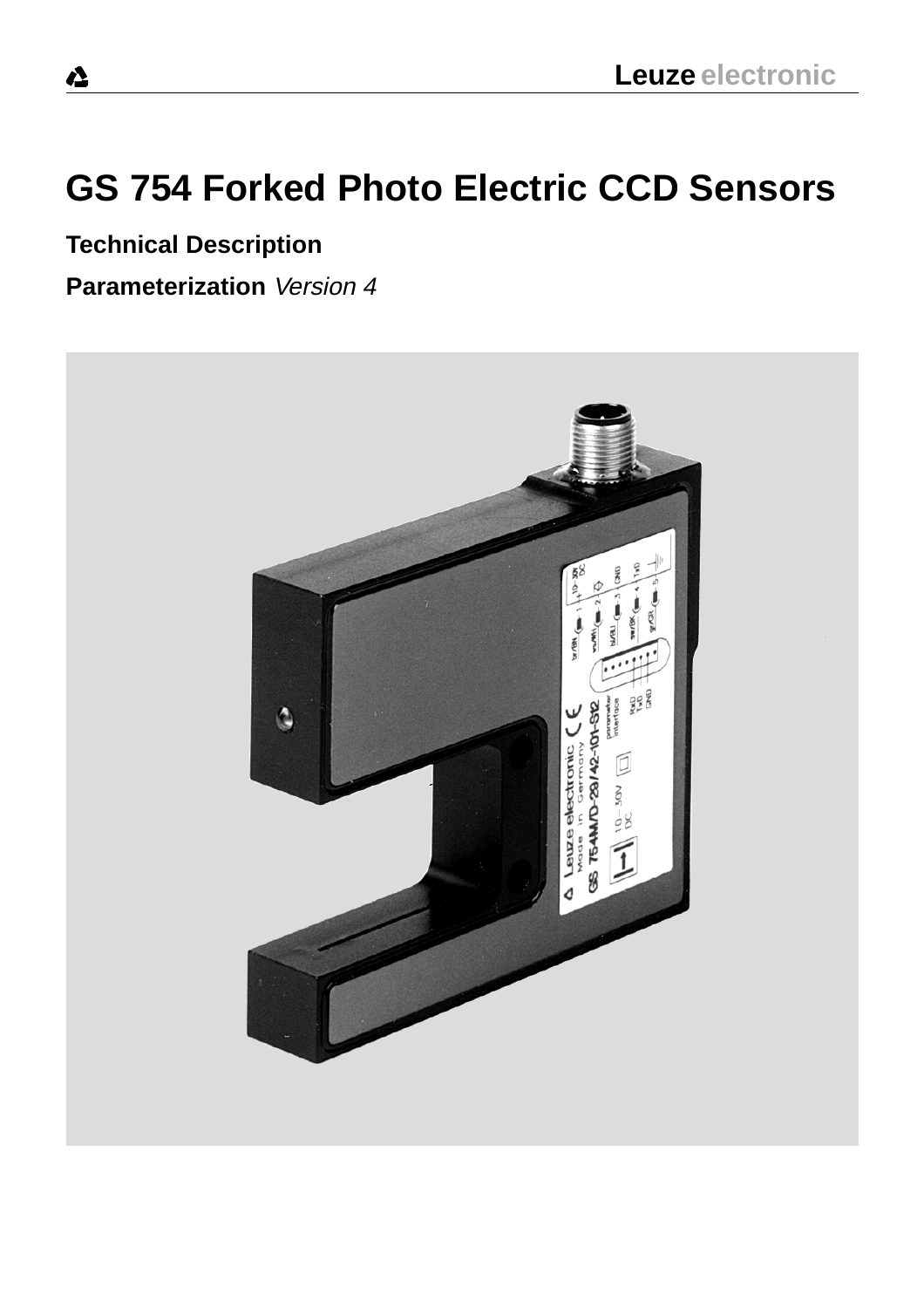We reserve the right to make changes for the technical improvement of the product.

<sup>©</sup> All rights reserved, in particular the rights of reproduction and translation. Duplication or reproduction in any form (print, photocopies, microfilm or data) may only be carried out with the expressed written consent of Leuze electronic GmbH & Co.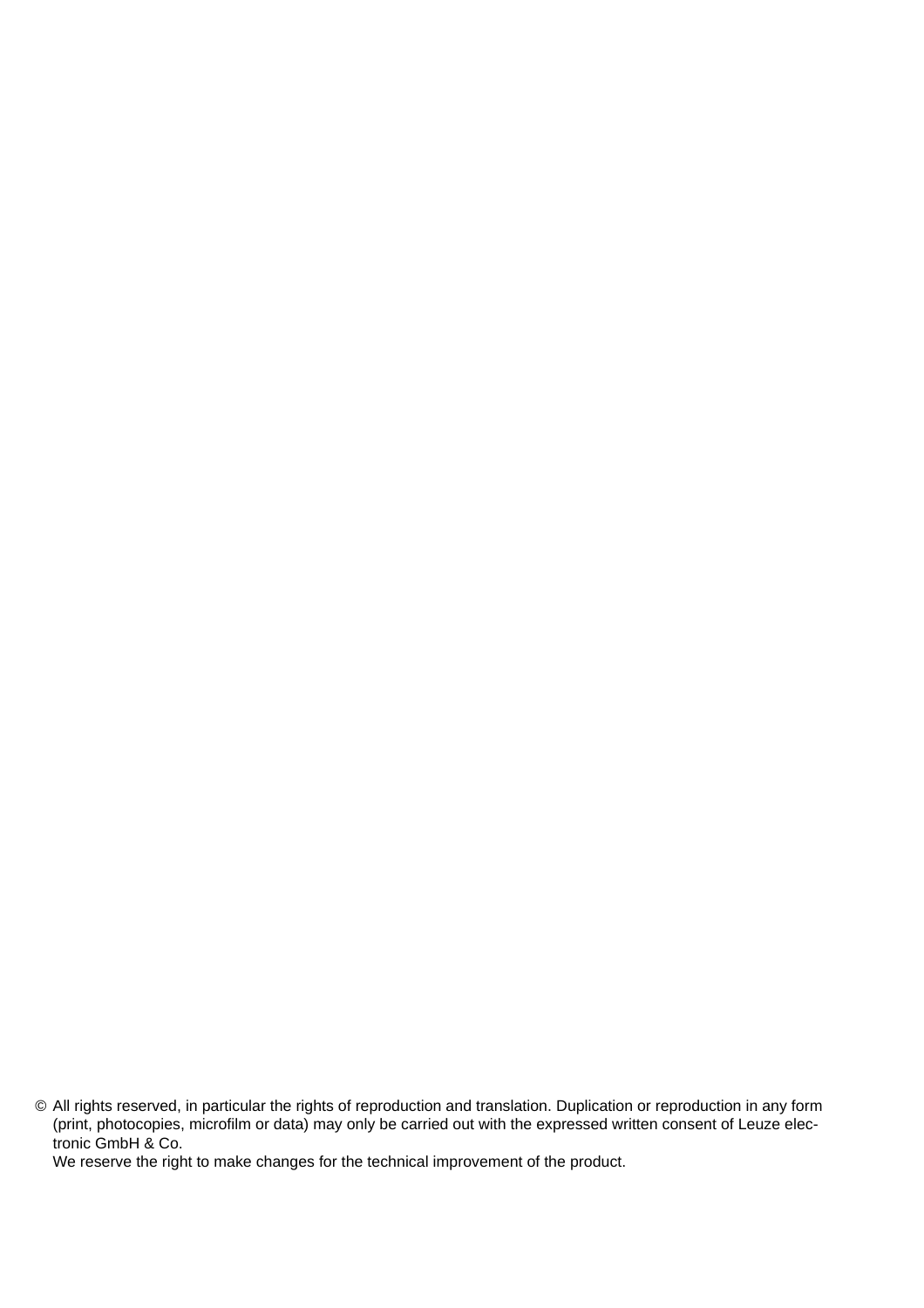## **Table of contents**

| 1                |                                                                       |  |
|------------------|-----------------------------------------------------------------------|--|
| 1.1              |                                                                       |  |
| 1.2              |                                                                       |  |
| $\mathbf{2}$     |                                                                       |  |
| 2.1              |                                                                       |  |
| 2.2              |                                                                       |  |
| 2.3              |                                                                       |  |
| 3                |                                                                       |  |
| 4                |                                                                       |  |
| 4.1              |                                                                       |  |
| 5                |                                                                       |  |
| 6                |                                                                       |  |
| 7                |                                                                       |  |
| 7.1              |                                                                       |  |
| 7.1.1            |                                                                       |  |
| 7.2              |                                                                       |  |
| 7.3              | Configuration of the measurement, analysis and output procedures over |  |
| 7.3.1            |                                                                       |  |
| 7.3.2            |                                                                       |  |
| 8                |                                                                       |  |
| 9                |                                                                       |  |
| 10               | Digital Measurement Value Output (P and M12 interfaces)  14           |  |
| 10.1             |                                                                       |  |
| 10.2             |                                                                       |  |
| 11               | Analog measurement value output (interface M12)  17                   |  |
| 12               |                                                                       |  |
| 12.1             |                                                                       |  |
| 12.1.1           | ASCII display via RS232 (P and M12 interfaces)  18                    |  |
| 12.1.2           | Binary display via RS232 (P and M12 interfaces)  18                   |  |
| 13               |                                                                       |  |
| 14               |                                                                       |  |
| 14.1             | Teachable single-object- and edge-measurement for devices with        |  |
| 14.1.1           |                                                                       |  |
|                  |                                                                       |  |
| 14.1.2           |                                                                       |  |
| 14.1.3           |                                                                       |  |
| 14.2             | Changeover of the edge assignment with single-object measurement  21  |  |
| 14.3             |                                                                       |  |
| 14.4             |                                                                       |  |
| 14.4.1           |                                                                       |  |
| 14.4.2           |                                                                       |  |
| 14.4.3<br>14.4.4 |                                                                       |  |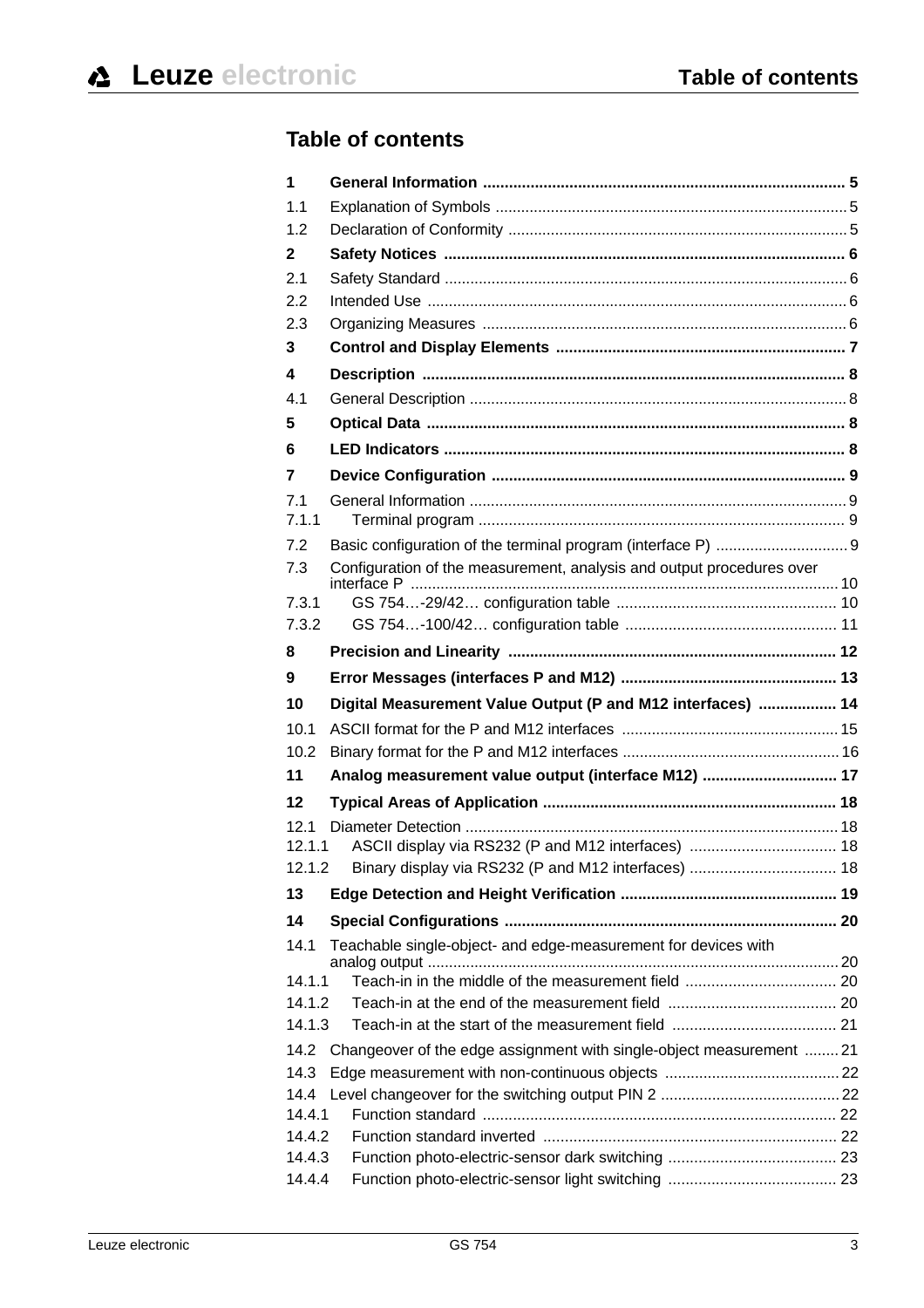## <span id="page-3-0"></span>**1 General Information**

## **1.1 Explanation of Symbols**

<span id="page-3-1"></span>The symbols used in this operating manual are explained below.



#### **Attention**

This symbol appears in front of text which must be carefully observed. Failure to heed this information can lead to injuries to personnel or damage to the equipment.



#### **Notice**

This symbol indicates text which contains important information.

## **1.2 Declaration of Conformity**

<span id="page-3-2"></span>The GS 754 forked photo electric sensors with CCD have been developed and produced in accordance with the applicable European standards and directives.

#### **Notice**

 $\sum_{i=1}^{n}$ 

#### The corresponding declaration of conformity can be requested from the manufacturer.

The manufacturer of the GS 754 forked photo electric sensors with CCD, Leuze electronic GmbH & Co. in D-73277 Owen/Teck, possesses a certified quality assurance system in accordance with ISO 9001.

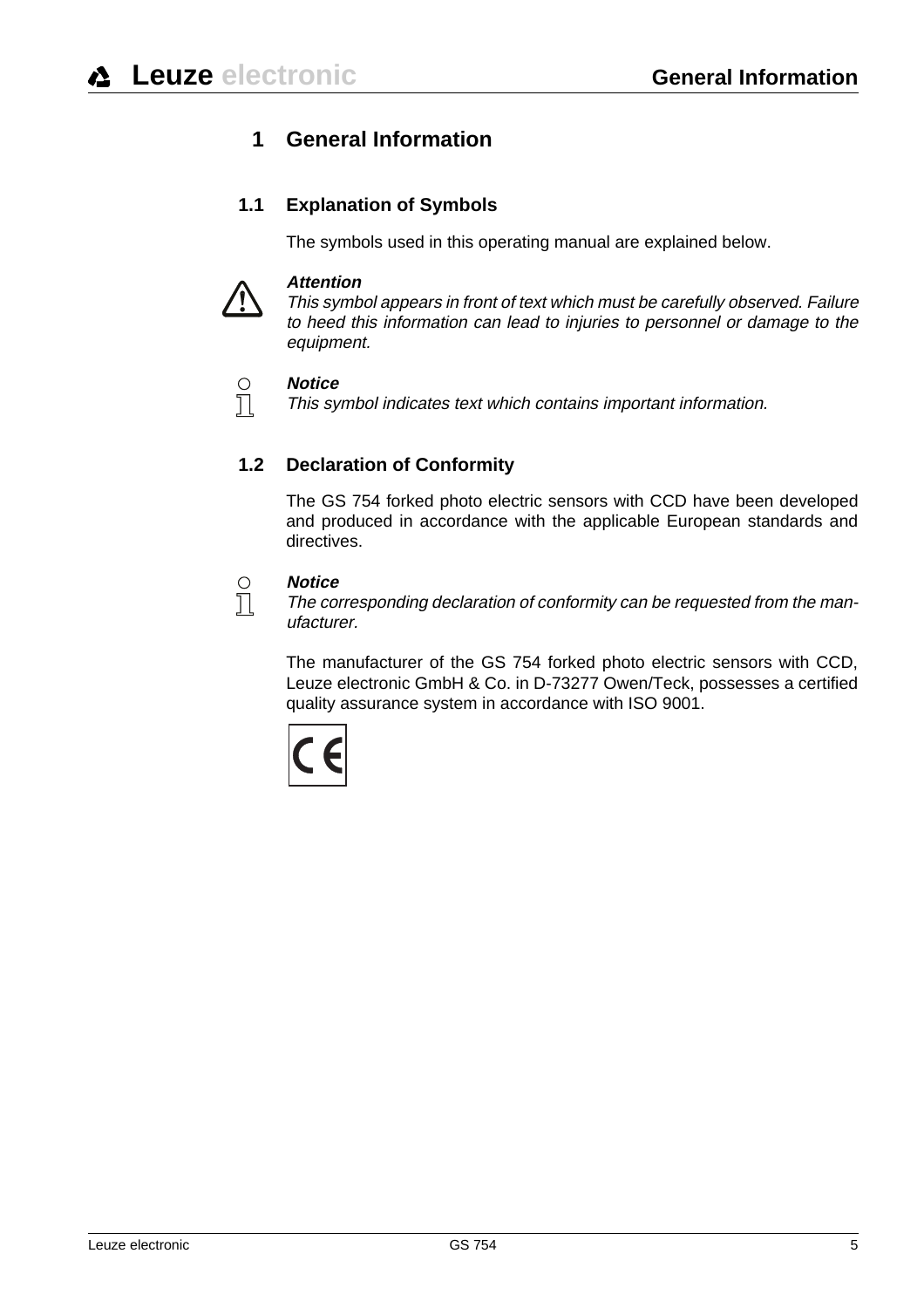## <span id="page-4-0"></span>**2 Safety Notices**

## **2.1 Safety Standard**

<span id="page-4-1"></span>The GS 754 forked photo electric sensors with CCD have been developed and tested by the manufacturer in accordance with the applicable safety standards.

## **2.2 Intended Use**

<span id="page-4-2"></span>The GS 754 forked photo electric sensors are used with a control system or an evaluation unit for the purpose of detecting and gauging of small objects in industrial production processes.



#### **Attention**

The protection of personnel and the device cannot be guaranteed if the device is operated in a manner not corresponding to its intended use.



#### **Attention**

Access to or changes on the device, except where expressly described in this operating manual, is not authorized.

## **2.3 Organizing Measures**

<span id="page-4-3"></span>All entries in this operating manual must be heeded, in particular those in the section "Safety Notices".

Carefully store this operating manual where it is accessible at all times.

Observe the locally applicable legal regulations and the rules of the employer's liability insurance association.

Mounting, commissioning and maintenance of the device must only be carried out by qualified personnel. Electrical work must be carried out by a certified electrician.

Repairs, in particular the opening of the housing, may only be carried out by the manufacturer or a person authorized by the manufacturer.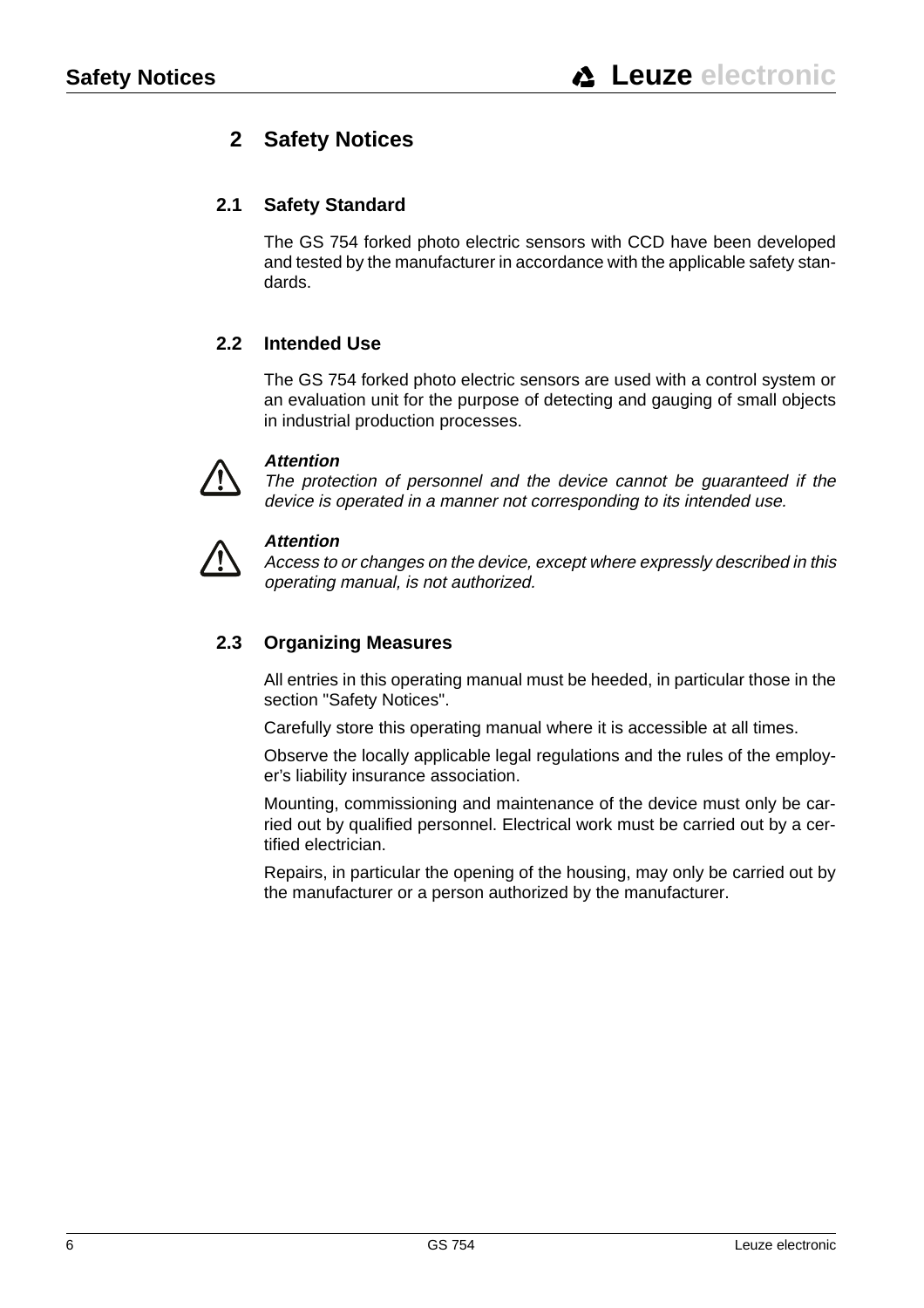

## <span id="page-5-0"></span>**3 Control and Display Elements**

<span id="page-5-1"></span>Figure 3.1: Positioning of operating and indicator elements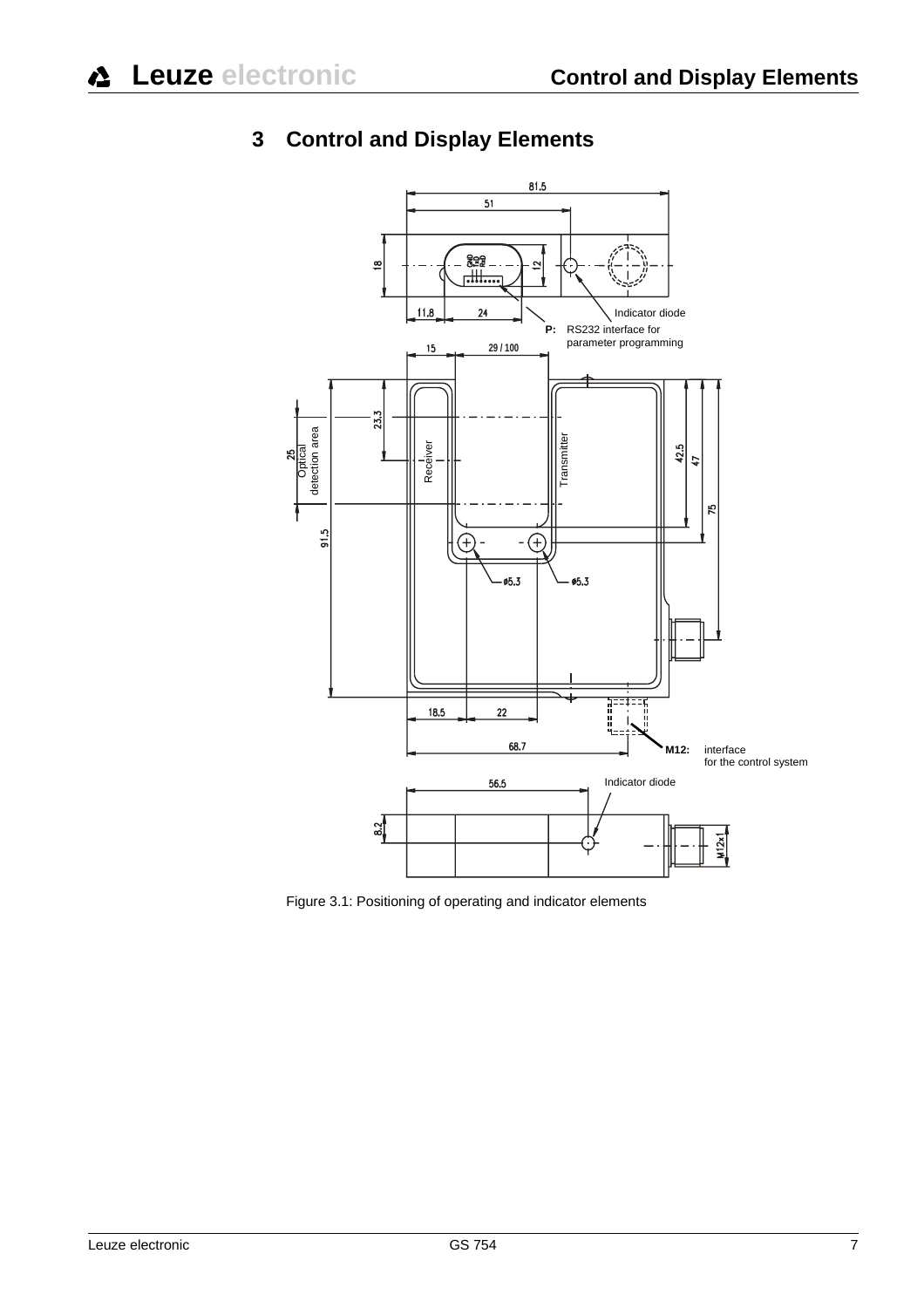## <span id="page-6-0"></span>**4 Description**

### **4.1 General Description**

<span id="page-6-1"></span>The central part of the unit is an optical sensor that generates a horizontal band of light [\(Figure 3.1](#page-5-1)). The band of light illuminates a CCD camera. This CCD array produces an output signal that depends on the number of illuminated pixels.

The system has a permanent calibration and guarantees maximum precision and stability at any time.

Each sensor has two interfaces (see [Figure 3.1\)](#page-5-1).

- 1. Interface P (standard RS 232 interface): Programming interface for configuring the measurement modes and for visualising the measurement values.
- 2. M12 interface (process interface): Data for the control system are transmitted via this interface. Depending on the sensor type used, the measurement values are output either in analog or digital form.

Depending on the sensor type used, not all measurement values are available at the P and M12 interfaces.

**Example:** The analog interface can only output one measurement value at a time. The digital interface can output any number of measurement values.

## <span id="page-6-2"></span>**5 Optical Data**

|                   |                                     | GS 754-29/42 / GS 754-100/42          |  |  |  |  |
|-------------------|-------------------------------------|---------------------------------------|--|--|--|--|
|                   | Output modes 1  5                   | Output mode 7                         |  |  |  |  |
| Measurement       | 25 mm                               | 25 mm                                 |  |  |  |  |
| range             |                                     |                                       |  |  |  |  |
| Gap width         | 129 mm                              | 29 mm                                 |  |  |  |  |
| Gap depth         | 42 mm                               | 42 mm                                 |  |  |  |  |
| Width of band of  | 1 mm                                | 1 mm                                  |  |  |  |  |
| light             |                                     |                                       |  |  |  |  |
| <b>Resolution</b> | $\leq$ 0.1 mm over the entire range | $\geq$ 0.014 mm per measurement level |  |  |  |  |
| Smallest object   | $\geq 0.5$ mm                       | $\geq 0.5$ mm                         |  |  |  |  |
| Light source      | <b>Infrared LED</b>                 | <b>Infrared LED</b>                   |  |  |  |  |
| Wavelength        | 880 nm                              | 880 nm                                |  |  |  |  |

Table 1: Optical data

## <span id="page-6-3"></span>**6 LED Indicators**

| <b>LED</b>              | Meaning |
|-------------------------|---------|
| green, continuously lit | ready   |
| green, flashing         | problem |

Table 2: LED Indicators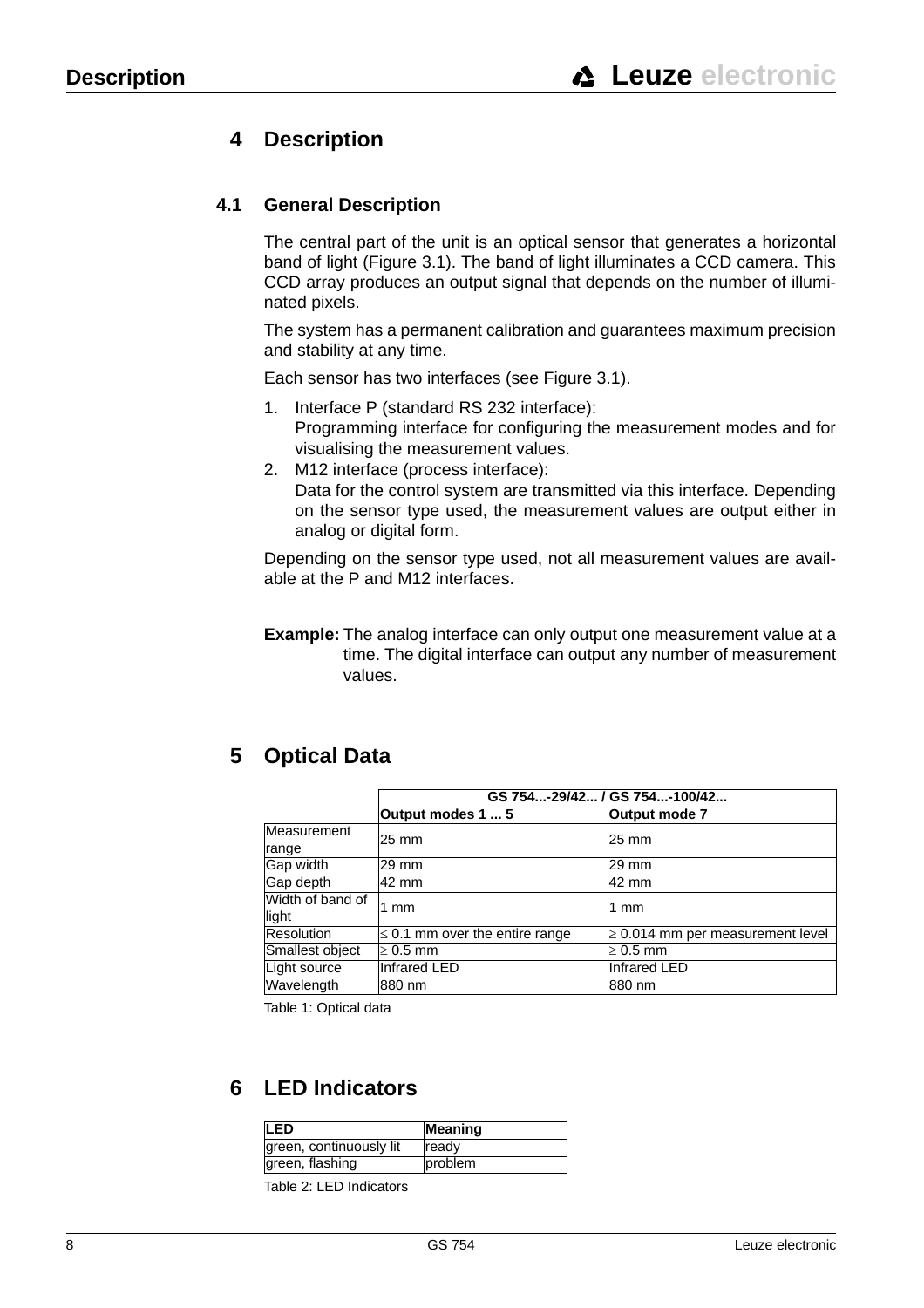## <span id="page-7-0"></span>**7 Device Configuration**

## **7.1 General Information**

<span id="page-7-1"></span>The parametrization cannot be carried out via the M12 interface. For this purpose, you should use the appropriate cable KB-ODS96-... .

To perform the parametrization, you require a PC with an RS232 interface and a terminal program with the following setting.

#### **7.1.1 Terminal program**

<span id="page-7-2"></span>To do this, you can use any terminal or modem program that can access the serial interface of your PC directly.

Under Microsoft® Windows® 95/98/NT/2000 you can use the "Hyperterminal" program.

## <span id="page-7-3"></span>**7.2 Basic configuration of the terminal program (interface P)**

| <b>Transmission rate</b> | 9600 bit/s |
|--------------------------|------------|
| Data bits                |            |
| <b>Parity</b>            | mo         |
| <b>Stop bits</b>         |            |
| <b>Protocol</b>          | no         |

Table 3: Basic configuration of the terminal program (interface P)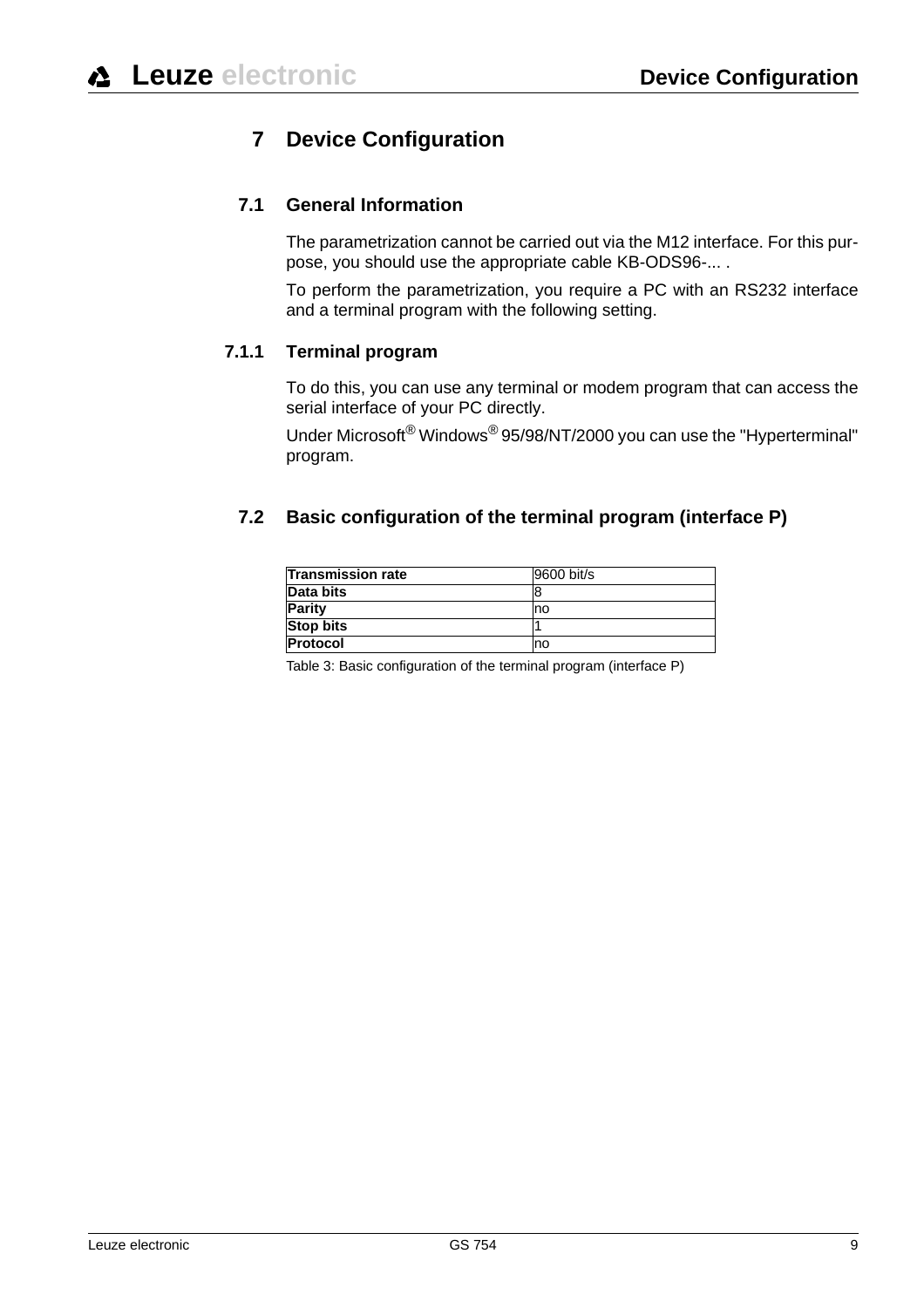#### <span id="page-8-0"></span>**7.3 Configuration of the measurement, analysis and output procedures over interface P**

The appropriate configuration is activated by entering ASCII characters. Letters may be entered in either capital or lowercase form. By entering the ASCII character "R", the state on delivery is restored. Configuration examples can be found at the end of the document.

## **7.3.1 GS 754…-29/42… configuration table**

<span id="page-8-1"></span>

| <b>ASCII commands</b>     |                                                               | <b>Available for interface</b> |  |  |
|---------------------------|---------------------------------------------------------------|--------------------------------|--|--|
| Output mode               |                                                               |                                |  |  |
|                           | Output cycle approx. 3 sec.                                   | serial and analog              |  |  |
| 2                         | Output cycle approx. 1 sec.                                   | serial and analog              |  |  |
| 3                         | Output cycle approx. 500 msec.                                | serial and analog              |  |  |
| 4                         | Output cycle approx. 250 msec.                                | serial and analog              |  |  |
| 5                         | Output cycle approx. 100 msec.                                | serial and analog              |  |  |
| 7                         | Max. measurement frequency approx. 20 msec.                   |                                |  |  |
|                           | serial and analog                                             |                                |  |  |
| Averaging                 |                                                               |                                |  |  |
| M,m                       | Averaging across the                                          |                                |  |  |
|                           | specified output cycle period                                 | serial and analog              |  |  |
| A,a                       | Output of instantaneous value (default)                       | serial and analog              |  |  |
| <b>Number of objects</b>  |                                                               |                                |  |  |
| Q,q                       | Single object measurement (default)                           | serial                         |  |  |
| W,w                       | Measurement of 2 objects                                      | serial                         |  |  |
| E,e                       | Measurement of 3 objects                                      | serial                         |  |  |
| <b>Evaluation process</b> |                                                               |                                |  |  |
|                           | Diameter detection                                            | serial and analog              |  |  |
|                           | Edge detection (default)                                      | serial and analog              |  |  |
|                           | Non-continuous objects                                        | serial and analog              |  |  |
| ?                         | Homogenous objects (default)                                  |                                |  |  |
| Reset                     |                                                               |                                |  |  |
| R,r                       | Reset with config. switching output (7,a,-,o,?)               |                                |  |  |
|                           | Reset with config. teach-input (7,a,-,t,?)                    | serial and analog              |  |  |
|                           | Edge assignment for analog output (single object measurement) |                                |  |  |
| D,d                       | Object diameter                                               | analog                         |  |  |
| \$                        | <b>Edge Center</b>                                            | analog                         |  |  |
|                           | Edge Inside (default)                                         | analog                         |  |  |
|                           | <b>Edge Outside</b>                                           | analog                         |  |  |
|                           | Changing over teach-input / switching output (PIN 2)          |                                |  |  |
| T,t                       | Function teach-input                                          |                                |  |  |
| O,o                       | Function switching output                                     | serial and analog              |  |  |
|                           | Level changeover for switching output (PIN 2)                 |                                |  |  |
| <                         | Function standard (default)                                   | serial and analog              |  |  |
| >                         | Function standard inverted                                    | serial and analog              |  |  |
|                           | Function dark-switching photo electric sensor                 | serial and analog              |  |  |
| #                         | Function light-switching photo electric sensor                | serial and analog              |  |  |

Table 4: Parameterizing commands GS 754…-29/42…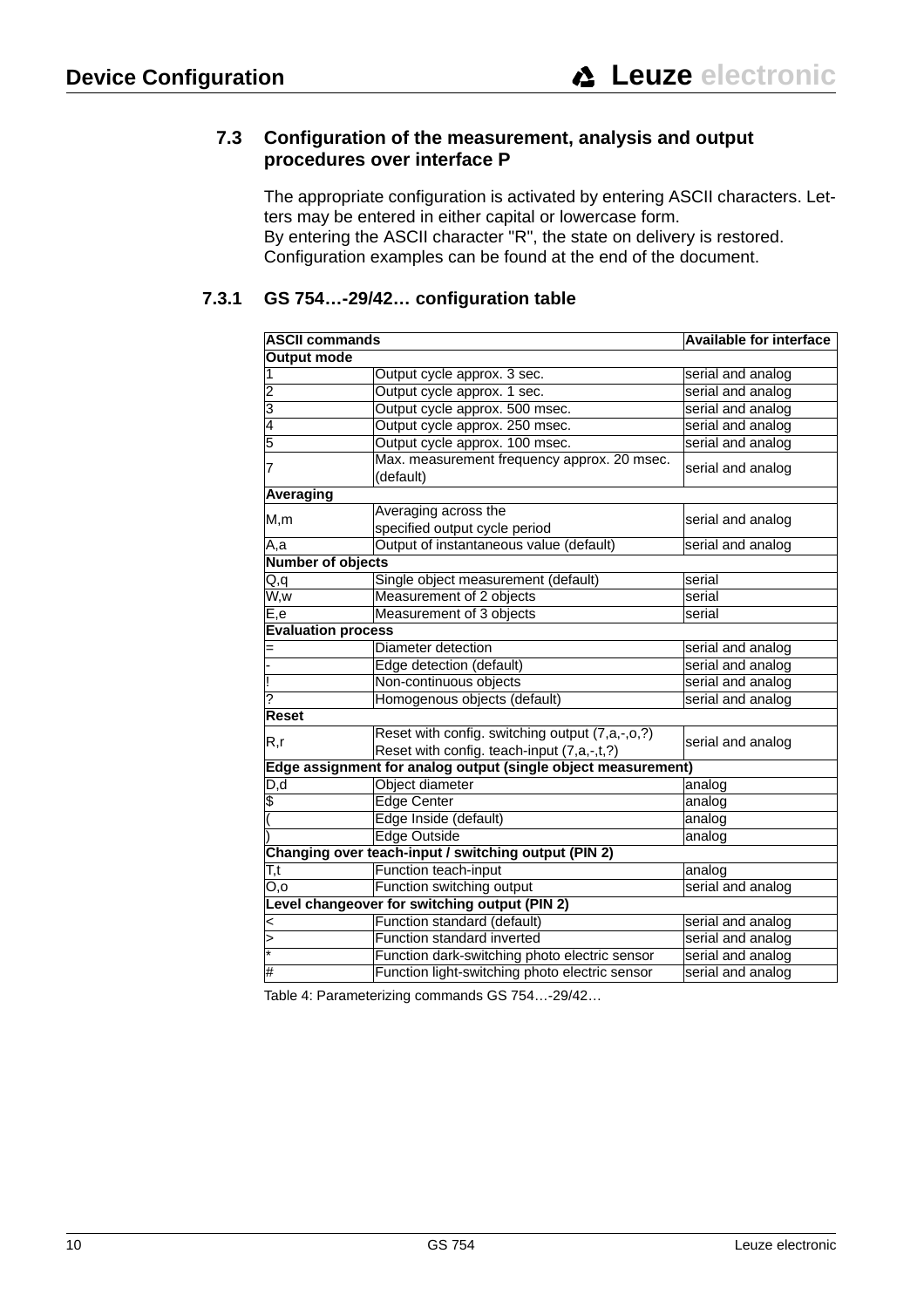## **7.3.2 GS 754…-100/42… configuration table**

<span id="page-9-0"></span>

| <b>ASCII commands</b>              | <b>Available for interface</b>                                                                |                |  |  |  |  |
|------------------------------------|-----------------------------------------------------------------------------------------------|----------------|--|--|--|--|
| <b>Output mode</b>                 |                                                                                               |                |  |  |  |  |
|                                    | Output cycle approx. 3 sec.                                                                   | serial, A1, A2 |  |  |  |  |
| $\overline{2}$                     | Output cycle approx. 1 sec.                                                                   | serial, A1, A2 |  |  |  |  |
| 3                                  | Output cycle approx. 500 msec.                                                                | serial, A1, A2 |  |  |  |  |
| 4                                  | Output cycle approx. 250 msec.                                                                | serial, A1, A2 |  |  |  |  |
| 5                                  | Output cycle approx. 100 msec.                                                                | serial, A1, A2 |  |  |  |  |
| 7                                  | Max. measurement frequency approx. 20 msec.<br>(default)                                      | serial, A1, A2 |  |  |  |  |
| Averaging                          |                                                                                               |                |  |  |  |  |
|                                    | Averaging across the                                                                          |                |  |  |  |  |
| M,m                                | specified output cycle period                                                                 | serial, A1, A2 |  |  |  |  |
| A,a                                | Output of instantaneous value (default)                                                       | serial, A1, A2 |  |  |  |  |
| Number of objects                  |                                                                                               |                |  |  |  |  |
| Q,q                                | Single object measurement (default)                                                           | serial, A1, A2 |  |  |  |  |
| $\overline{\mathsf{W},\mathsf{w}}$ | Measurement of 2 objects                                                                      | serial         |  |  |  |  |
| E,e                                | Measurement of 3 objects                                                                      | serial         |  |  |  |  |
| <b>Evaluation process</b>          |                                                                                               |                |  |  |  |  |
|                                    | Diameter detection                                                                            | serial, A1, A2 |  |  |  |  |
|                                    | Edge detection (default)                                                                      | serial, A1, A2 |  |  |  |  |
|                                    | Non-continuous objects                                                                        | serial, A1, A2 |  |  |  |  |
| ?                                  | Homogenous objects (default)                                                                  | serial, A1, A2 |  |  |  |  |
| <b>Reset</b>                       |                                                                                               |                |  |  |  |  |
| R,r                                | Reset with config. switching output (7,a,-,o,?)<br>Reset with config. teach-input (7,a,-,t,?) | serial, A1, A2 |  |  |  |  |
|                                    | Edge assignment for analog output A1 (single object measurement)                              |                |  |  |  |  |
| θ                                  | <b>Edge Center</b>                                                                            | A <sub>1</sub> |  |  |  |  |
|                                    | Edge Inside (default)                                                                         | A <sub>1</sub> |  |  |  |  |
|                                    | <b>Edge Outside</b>                                                                           | A1             |  |  |  |  |
|                                    | Edge assignment for analog output A2                                                          |                |  |  |  |  |
|                                    | Object diameter                                                                               | A2             |  |  |  |  |
|                                    | (only if diameter detection activ [=])                                                        |                |  |  |  |  |
| <b>Activation teach-input</b>      |                                                                                               |                |  |  |  |  |
| T,t                                | activate teach-function (default)                                                             | A1, A2         |  |  |  |  |
| O,o                                | deactivate teach-function                                                                     | A1, A2         |  |  |  |  |
|                                    | Level changeover for switching output                                                         |                |  |  |  |  |
| <                                  | Function standard (default)                                                                   | serial, A1, A2 |  |  |  |  |
| $\mathbf{r}$                       | Function standard inverted                                                                    | serial, A1, A2 |  |  |  |  |
|                                    | Function dark-switching photo electric sensor                                                 | serial, A1, A2 |  |  |  |  |
| #                                  | Function light-switching photo electric sensor                                                | serial, A1, A2 |  |  |  |  |
|                                    | Level changeover for analog output A1 and A2                                                  |                |  |  |  |  |
| I,i                                | current 0  20 mA                                                                              | A1, A2         |  |  |  |  |
| $\overline{U,}$ u                  | voltage 0  10 V                                                                               | A1, A2         |  |  |  |  |

Table 5: Parameterizing commands GS 754…-100/42…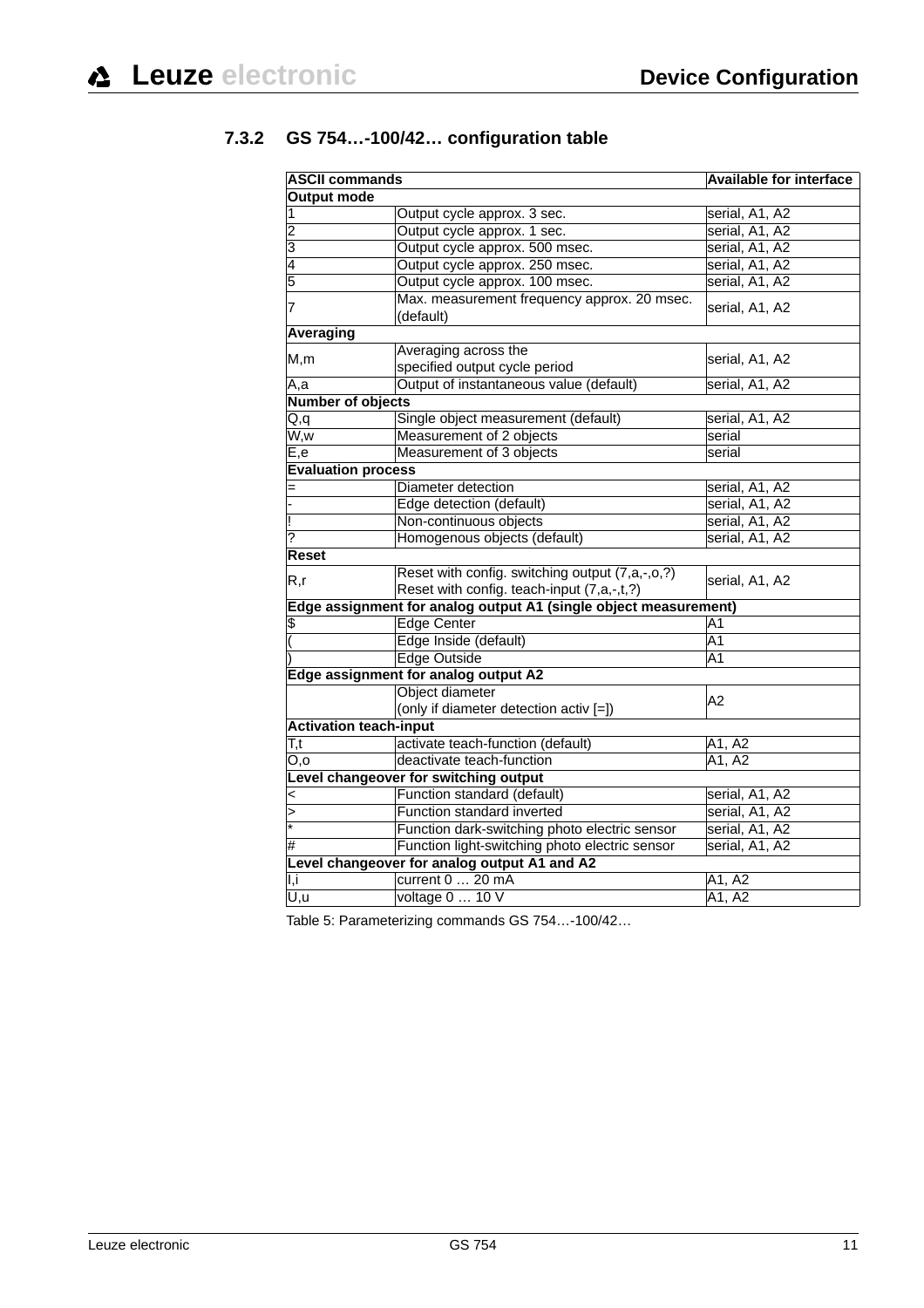## <span id="page-10-1"></span><span id="page-10-0"></span>**8 Precision and Linearity**

The maximum theoretical measuring range is 28.6mm (2048 \* 14 µm). The maximum measuring range is dependent on the output mode.

The measurement values of the serial and analog interfaces are linearised.

The sensor makes the measurement values available in the following resolutions, depending on the output mode chosen:

#### **Resolution:**

|                         | Output modes 1  5        | Output mode 7              |  |
|-------------------------|--------------------------|----------------------------|--|
| <b>Serial interface</b> | $0.1$ mm (ASCII)         | $0.014$ mm (binary)        |  |
| <b>Analog interface</b> | 0.1 mm (Current/Voltage) | 0.014 mm (Current/Voltage) |  |
|                         |                          |                            |  |

Table 6: Resolution

#### **Linearity in output modes 1 ... 5:**

In output modes 1...5 the measurement values are scaled. These measurement values are scaled to the standard 4...20mA interface via the internal microcontroller. The resulting measurement field for output modes 1...5 is 25.3 mm (1807 \* 14 µm).



Figure 8.1: linearity in output modes 1 ... 5

#### **Linearity in output mode 7:**

In output mode 7 the measurement values are not scaled. Each measurement value is directly output by the internal microcontroller. The resulting measurement field for output mode 7 is 25.3 mm (1807 \* 14 µm) and the output current 0...19.1 mA.



Figure 8.2: linearity in output mode 7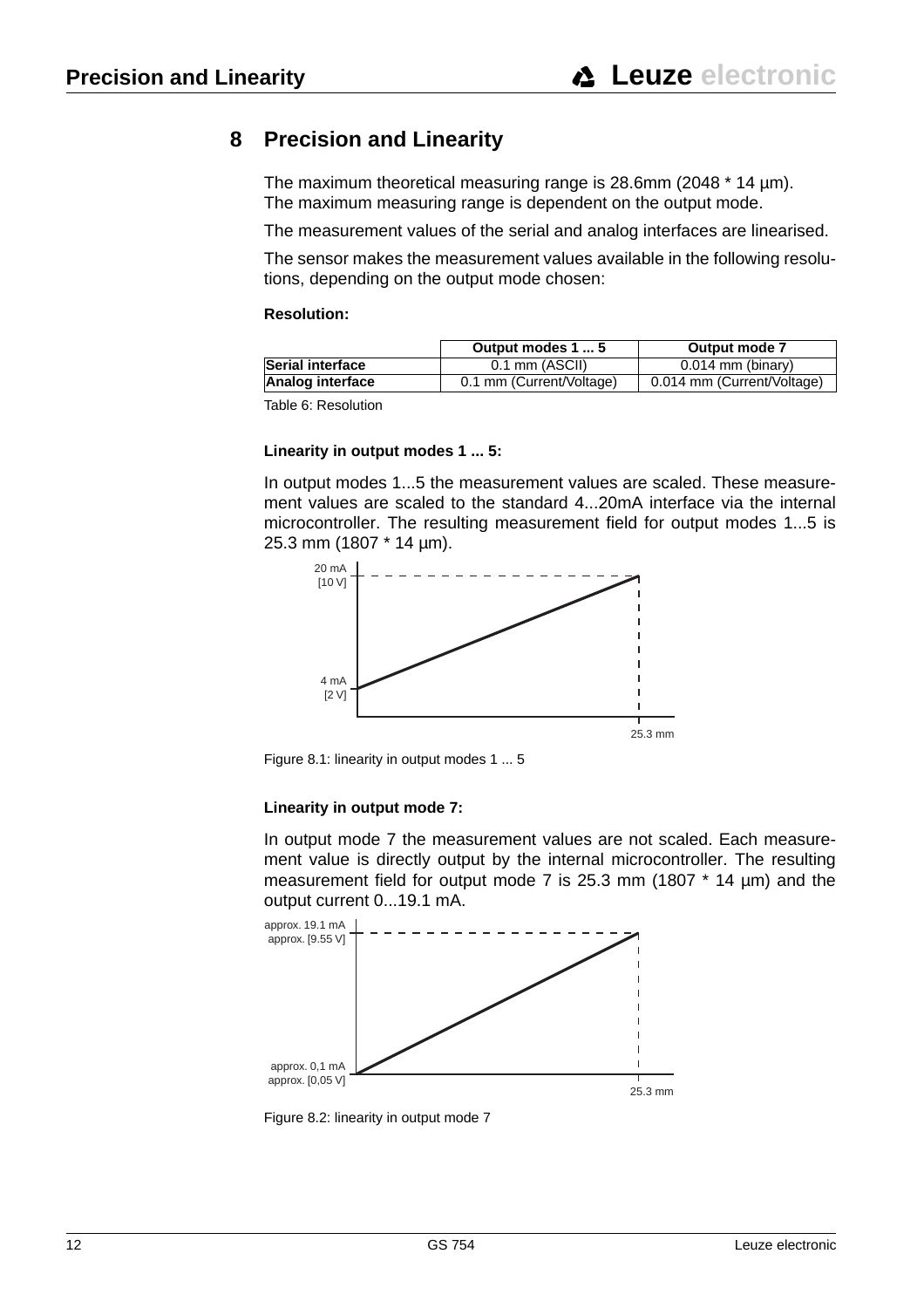## <span id="page-11-0"></span>**9 Error Messages (interfaces P and M12)**

Errors vary depending on the configured measurement, analysis and output variants.

The errors are output at both the P and M12 interfaces.

|                         |                            | Fewer edges than<br>specified |                      | More edges than<br>specified |      | Light path fully<br>blocked |      |
|-------------------------|----------------------------|-------------------------------|----------------------|------------------------------|------|-----------------------------|------|
|                         |                            | Middle<br>Dia.<br>pos.        |                      | Middle<br>pos.               | Dia. | Middle<br>pos.              | Dia. |
| <b>Serial</b><br>output | Modes 1  5<br>Mode 7       | 000                           | 000                  | 555                          | 555  | 999                         | 999  |
| Analog                  | Modes 1  5                 | $3.5 \text{ mA}$              |                      | $>20$ mA                     |      | $>20$ mA                    |      |
| <b>current</b>          | Mode 7<br>0 <sub>m</sub> A |                               |                      |                              |      |                             |      |
| Analog<br>voltage       | Modes 1  5<br>Mode 7       | 1.75V<br>0 <sup>V</sup>       |                      | >10V                         |      | >10V                        |      |
| Warning<br>output       | High Level (+24 V)         |                               | High Level $(+24 V)$ |                              |      | High Level (+24 V)          |      |

Table 7: Error messages (standard function)

#### **Example of diameter detection:**

In this setting the sensor expects two object edges. If more or fewer object edges are detected, an error message is output.



#### **Example of edge detection:**

In this setting the sensor expects only one object edge. If more or fewer object edges are detected, an error message is output.

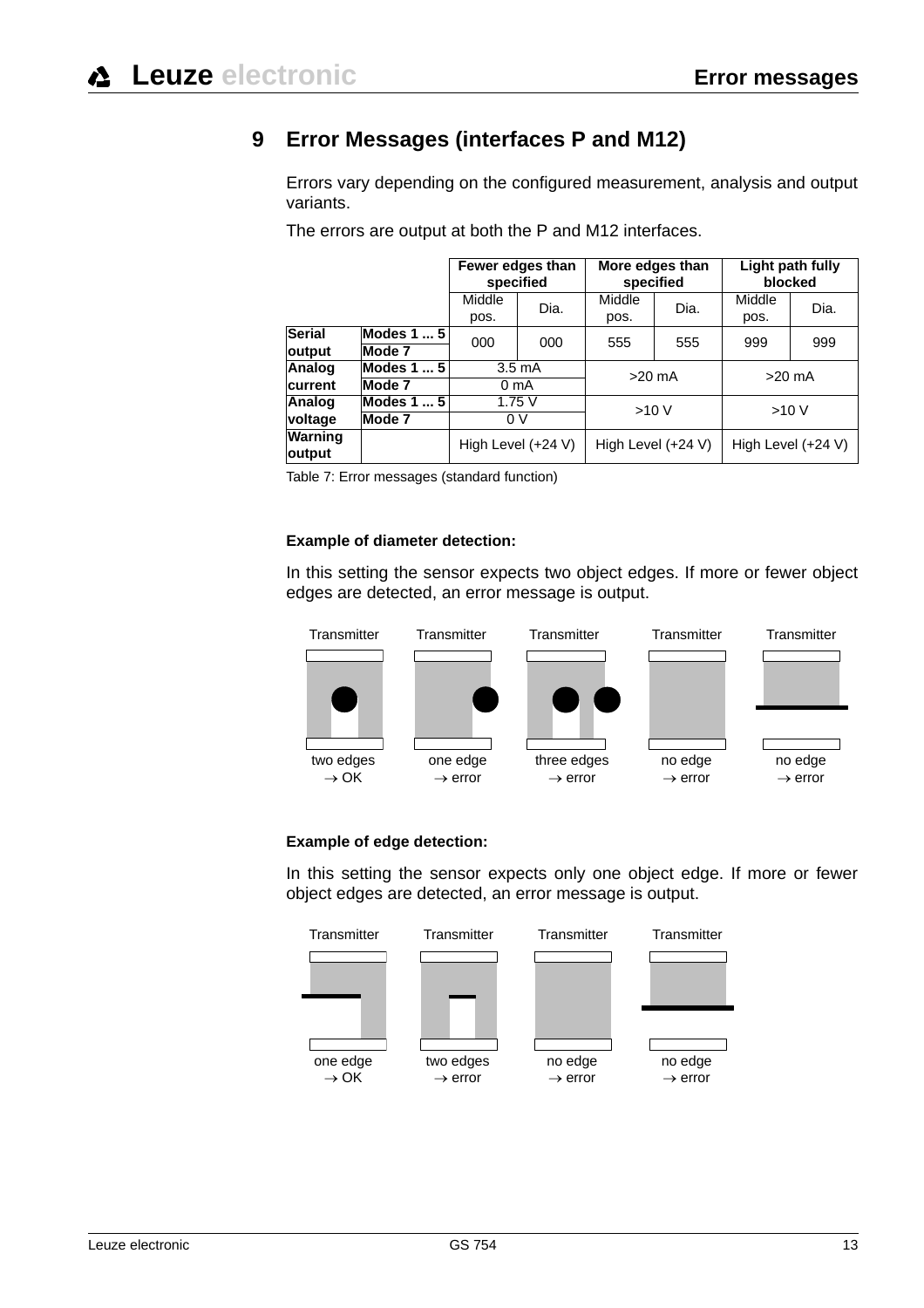## <span id="page-12-0"></span>**10 Digital Measurement Value Output (P and M12 interfaces)**

The measurement value output is dependent on the type of sensor used and the configuration which is set.

There are a number of different output modes available.

These are divided into two primary output variants:

1. Output modes 1, 2, 3, 4, 5:

The measurement value output is performed at 0.3 Hz, 1 Hz, 2 Hz, 4 Hz or 10 Hz. The measurement values are linearized by the sensor and converted to mm values. Conversion of the pixel data is no longer necessary. The sensor transmits the measurement values to both the P and M12 interfaces. The digital information is, in this case, transmitted in ASCII format and can be read using the terminal program. The resolution is 0.1 mm.

2. Output mode 7:

The measurement value output is performed at 50 Hz. The sensor transmits the measurement values to both the P and M12 interfaces. The digital information is, in this case, transmitted in binary format and can no longer be read using the terminal program. The resolution is 0.014 mm.

The various output formats are explained on the following pages using examples.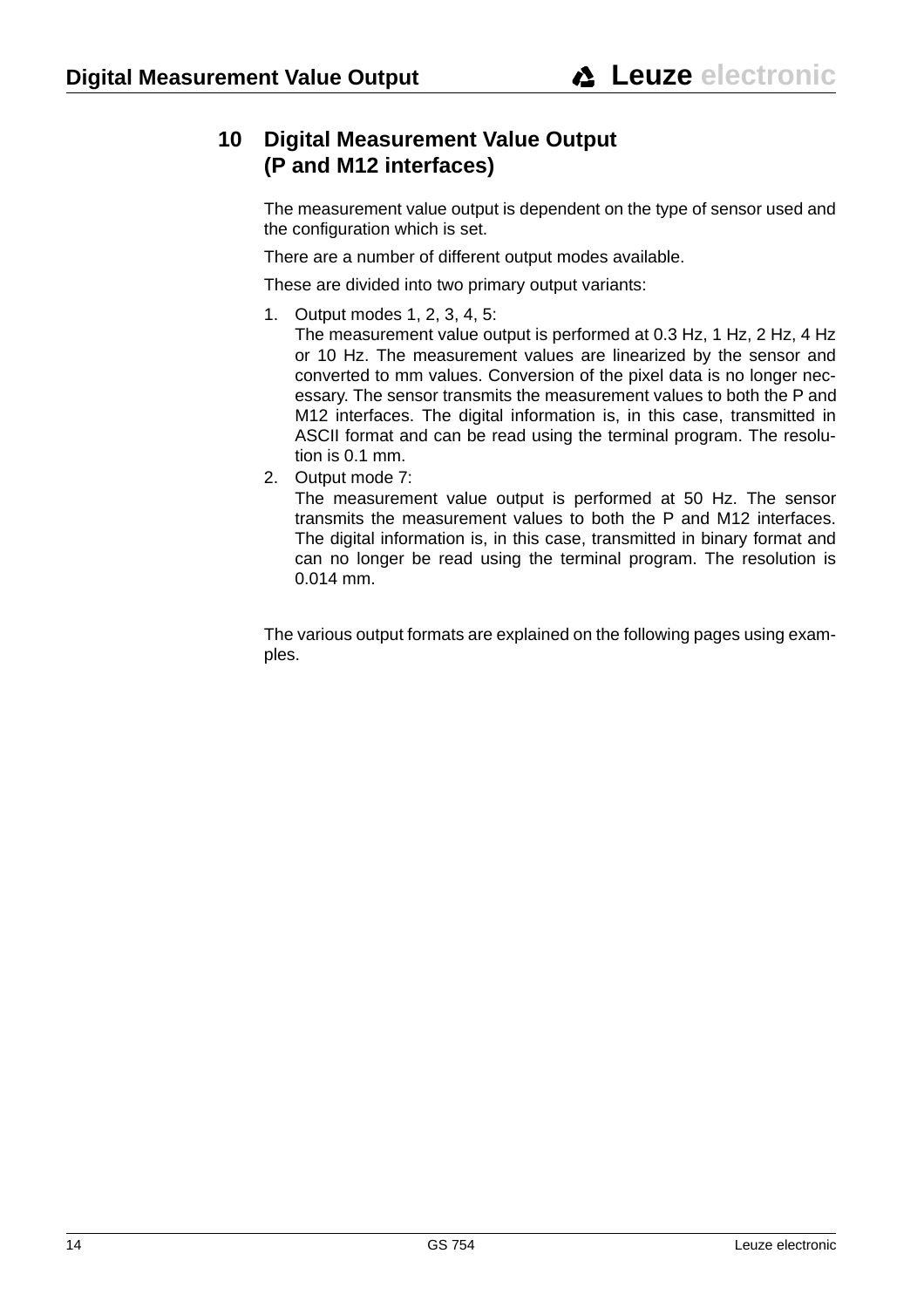#### **10.1 ASCII format for the P and M12 interfaces**

<span id="page-13-0"></span>Readable ASCII data are only output via the digital interfaces in output modes 1, 2, 3, 4, 5. The resolution is 0.1 mm.

| <b>ASCII commands</b> |                    | Measurement value output in ASCII |
|-----------------------|--------------------|-----------------------------------|
|                       |                    | format                            |
| $=, q, 5$             | Diameter detection | Middle-Pos.:125 Diameter:020      |
| $-, q, 5$             | Edge detection     | Edge-Pos.:185                     |

#### **Example of diameter detection:**

|           | Middle-Pos.: 125 (equivalent to 12.5 mm) |
|-----------|------------------------------------------|
| Diameter: | 020 (equivalent to 2.0 mm)               |

**Transmitter** 



Middle-Pos. = 125

Figure 10.1: Example Diameter detection (ASCII format)

The middle of the object is located at CCD position 12.5 mm. The diameter of the object is 2.0 mm.

#### **Example of edge detection:**



0 250

Edge-Pos. = 185

Figure 10.2: Example Edge detection (ASCII format)

The edge of the object is located at CCD position 18.5 mm.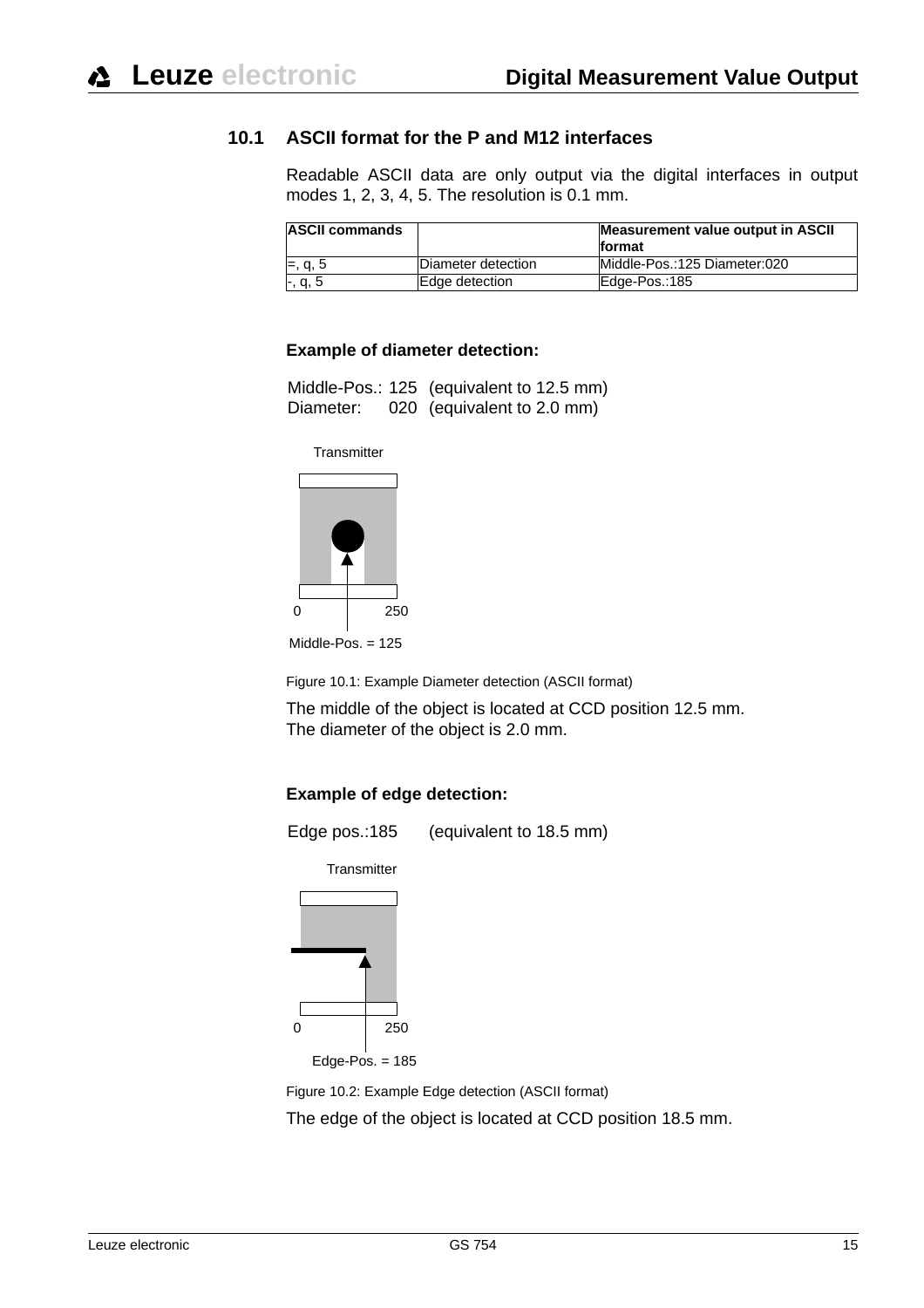## <span id="page-14-1"></span>**10.2 Binary format for the P and M12 interfaces**

<span id="page-14-0"></span>Binary data are only output via the digital interfaces in output mode 7. These binary data cannot be displayed by the terminal program.

The resolution is 0.014 mm.

| <b>ASCII commands</b> |                    |
|-----------------------|--------------------|
| $=, q, r$             | Diameter detection |
|                       | Edge detection     |

#### **Example of diameter detection:**

| Measurement value output in binary format   |  |  |  |  |   |        |            |  |
|---------------------------------------------|--|--|--|--|---|--------|------------|--|
| Data<br><b>Byte</b>                         |  |  |  |  |   |        |            |  |
|                                             |  |  |  |  |   |        | designator |  |
| $D_{5}$<br>$D_2$<br>$D_3$<br>υ <sub>0</sub> |  |  |  |  |   | ۲η     |            |  |
| Middle-Pos.<br>(low byte)                   |  |  |  |  |   | Byte 0 |            |  |
| (high byte)<br>Middle-Pos.                  |  |  |  |  |   | Byte 1 |            |  |
| (low byte)<br>Diameter                      |  |  |  |  | O | Byte 2 |            |  |
| (high byte)<br>Diameter                     |  |  |  |  |   | Byte 3 |            |  |

**Transmitter** 



Middle-Pos. = 893

Figure 10.3: Example Diameter detection (binary format)

The middle of the object is located at CCD pixel 893.

The diameter of the object is 143 pixels.

|       | Measurement value output in binary format |    |    |    |       |                |                           |        |                                                   |  |
|-------|-------------------------------------------|----|----|----|-------|----------------|---------------------------|--------|---------------------------------------------------|--|
|       | Data                                      |    |    |    |       |                | <b>Byte</b><br>designator |        |                                                   |  |
| $D_5$ | $D_{\mathcal{A}}$                         | יש | υ, | D٠ | $D_0$ | P <sub>4</sub> | ${\sf P}_0$               |        |                                                   |  |
|       |                                           |    |    | 0  | 1     |                |                           | Byte 0 | 001101111101<br>Value: 893                        |  |
| 0     |                                           |    |    | 0  | 1     |                |                           | Byte 1 | $(893 \times 0.014 \text{ mm} = 12.5 \text{ mm})$ |  |
| 0     |                                           |    |    |    | 4     |                | 0                         | Byte 2 | 000010001111<br>Value: 143                        |  |
| 0     |                                           |    |    |    | 0     |                |                           | Byte 3 | $(143 \times 0.014 \text{ mm} = 2.0 \text{ mm})$  |  |

| 16 | GS 754 | Leuze electronic |
|----|--------|------------------|
|    |        |                  |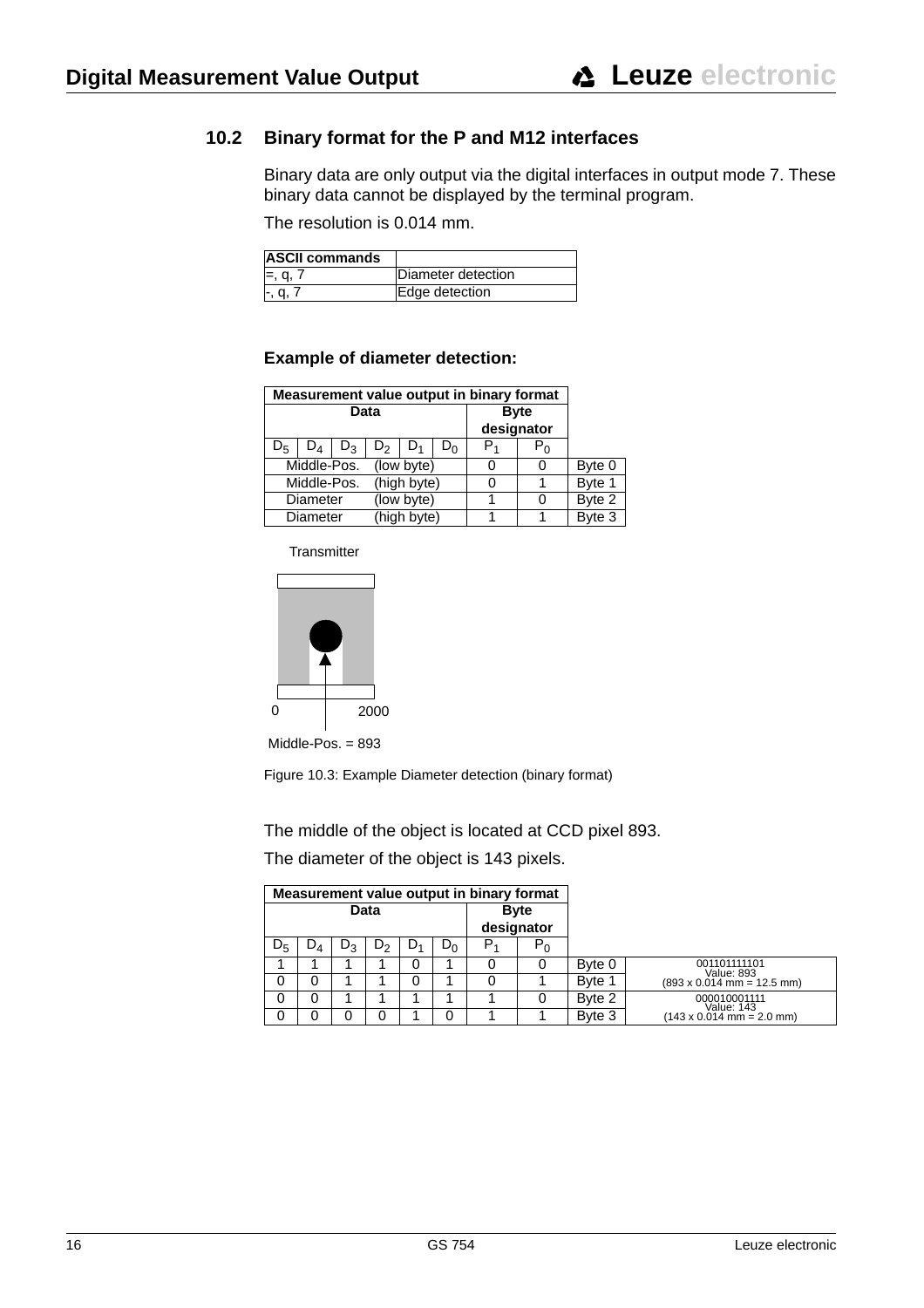| Measurement value output in binary format |                   |       |                |                           |  |        |         |        |
|-------------------------------------------|-------------------|-------|----------------|---------------------------|--|--------|---------|--------|
|                                           |                   | Data  |                | <b>Byte</b><br>designator |  |        |         |        |
| Dς                                        | $D_{\mathcal{A}}$ | $D_3$ | D <sub>2</sub> |                           |  | P,     | $P_{0}$ |        |
| Edge-Pos.<br>(low byte)                   |                   |       |                |                           |  | Byte 0 |         |        |
| Edge-Pos.                                 |                   |       | (high byte)    |                           |  |        |         | Byte 1 |

#### **Example of edge detection:**

**Transmitter** 



Figure 10.4: Example Edge detection (binary format)

The edge of the object is located at CCD pixel 1321.

|                      | Measurement value output in binary format |  |  |  |  |    |             |        |                                                    |  |  |
|----------------------|-------------------------------------------|--|--|--|--|----|-------------|--------|----------------------------------------------------|--|--|
| Data<br><b>B</b> vte |                                           |  |  |  |  |    |             |        |                                                    |  |  |
|                      |                                           |  |  |  |  |    | designator  |        |                                                    |  |  |
| $\nu_5$              | $D_0$<br>υ <sub>3</sub><br>⊿⊿             |  |  |  |  | P. | ${\sf P}_0$ |        |                                                    |  |  |
|                      |                                           |  |  |  |  |    |             | Byte 0 | 010100101001<br>Value: 1321                        |  |  |
|                      |                                           |  |  |  |  |    |             | Byte 1 | $(1321 \times 0.014 \text{ mm} = 18.5 \text{ mm})$ |  |  |

## <span id="page-15-0"></span>**11 Analog measurement value output (interface M12)**

The analog current and voltage values are available only at the M12 interface. These values vary depending on the type used and on the configuration. The measuring range is changed in output modes 1...5 and in output mode 7 (see [Chapter 8\)](#page-10-1).

|                | Output modes 1  5     | Output mode 7             |
|----------------|-----------------------|---------------------------|
| Analog current | $0.063$ mA / $0.1$ mm | $0.01057$ mA / $0.014$ mm |
| Analog voltage | $0.0316$ V / 0.1 mm   | $0.005285$ V / 0.014 mm   |

Table 8: Data Formats for the Analog Interface M12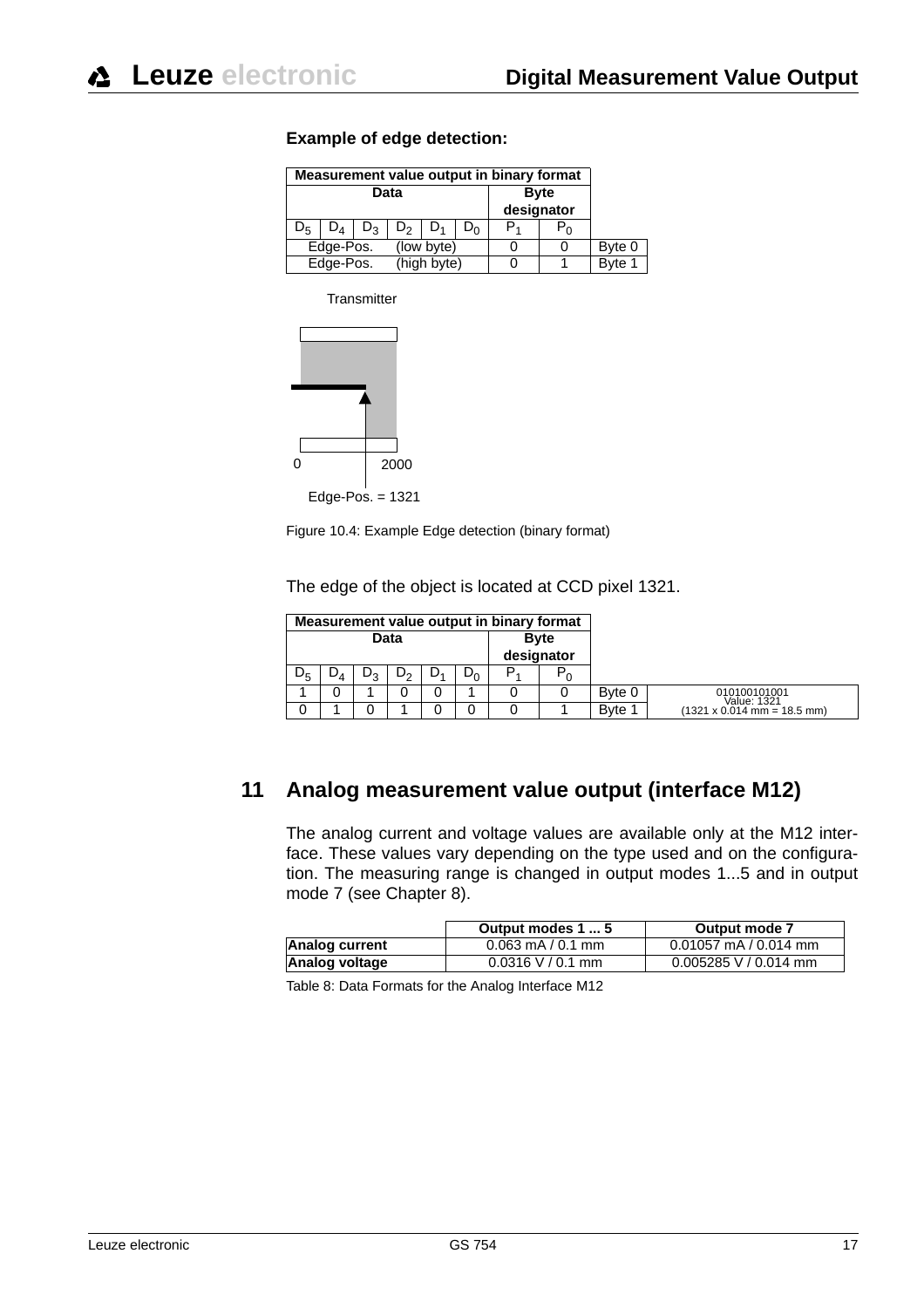## <span id="page-16-0"></span>**12 Typical Areas of Application**

## **12.1 Diameter Detection**

<span id="page-16-1"></span>Depending on which interface is used, data for up to three objects can be output. Data for more than one object can only be transmitted via the serial interface. The analog value is always based on the edge or diameter information.



Figure 12.1: Sample Application Diameter Detection

### **12.1.1 ASCII display via RS232 (P and M12 interfaces)**

<span id="page-16-2"></span>

| <b>Parameter</b> |                          | <b>ASCII output data via S1 and S2</b>                   |  |  |
|------------------|--------------------------|----------------------------------------------------------|--|--|
| Q,q              | Single object detection  | Middlepos.: xxx Diameter: xxx                            |  |  |
|                  |                          | Middlepos.: xxx Diameter: xxx                            |  |  |
| W.w              | Detection of two objects | Middlepos.: xxx Diameter: xxx                            |  |  |
|                  |                          | Middlepos.: xxx Diameter: xxx                            |  |  |
| E,e              |                          | Detection of three objects Middlepos.: xxx Diameter: xxx |  |  |
|                  |                          | Middlepos.: xxx Diameter: xxx                            |  |  |

Table 9: ASCII representation, output modes 1 ... 5

<span id="page-16-3"></span>Example for xxx:123 (12.3 mm)

### **12.1.2 Binary display via RS232 (P and M12 interfaces)**

Due to the fast output of measurement values, only data for single-object detection can be output in this output mode. The measurement values cannot be displayed on the screen (see [Chapter 10.2](#page-14-1)).

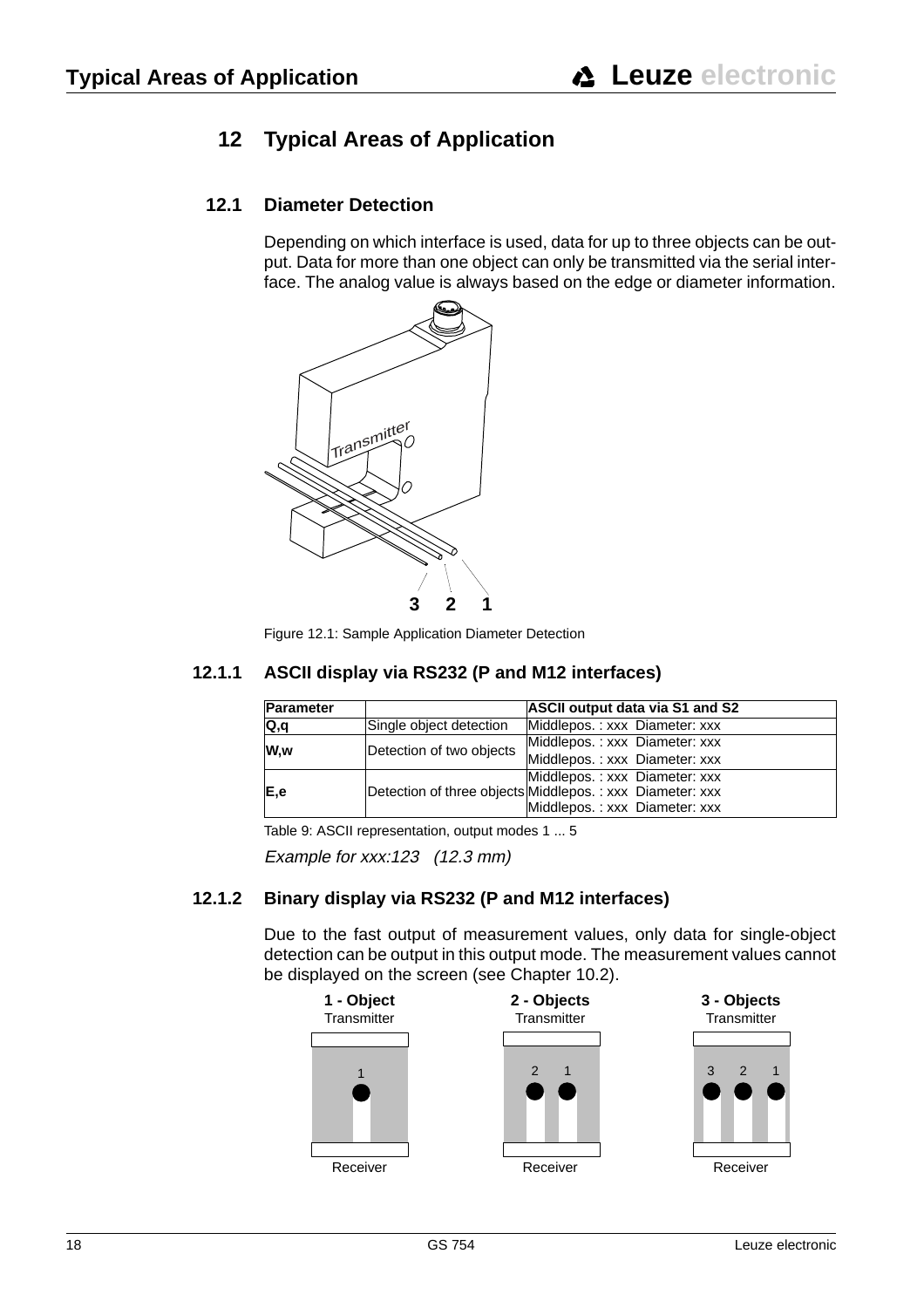## <span id="page-17-0"></span>**13 Edge Detection and Height Verification**

With this measurement, the sensor expects only one edge within the measurement field. An error message results if more or fewer edges are detected by the system.







Various configurations are possible with this measurement. The following only applies to devices with an analog interface:

- 1. Linear edge measurement over the entire measuring range (see chapter 8)
- 2. Teach-in edge measurement with 5V-output at teaching point

These functions are described in the following.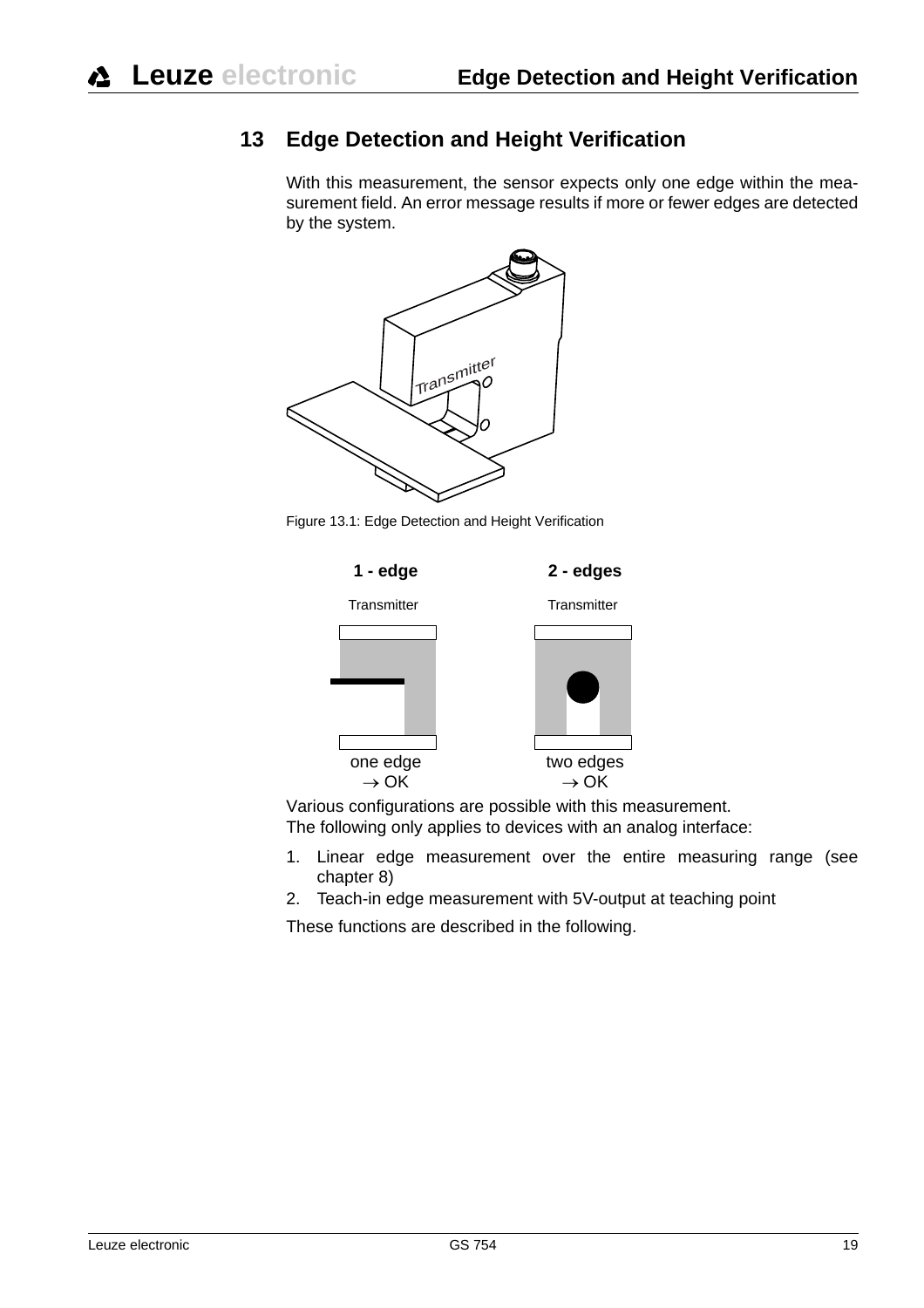## <span id="page-18-0"></span>**14 Special Configurations**

### <span id="page-18-1"></span>**14.1 Teachable single-object- and edge-measurement for devices with analog output**

Connection pin 2 of devices with analog output can be configured as a warning output or as a teaching input. If pin 2 is has been configured as a teaching input, edge-adjustment is possible here at 5 V. In this way, any given point of the measurement field can be assigned the output value 5 V. It is no longer necessary to adjust the process software.

### **14.1.1 Teach-in in the middle of the measurement field**

<span id="page-18-2"></span>The measurement value is output linearized. As a result, the entire measurement field is available for the measurement.



<span id="page-18-3"></span>Figure 14.1: Teach-in (edge in the middle of the measurement field)

### **14.1.2 Teach-in at the end of the measurement field**

The measurement value is output linearized. The measurement field range is restricted. A change in measurement value no longer occurs at the beginning of the measurement field.



Figure 14.2: Teach-in (edge at the end of the measurement field)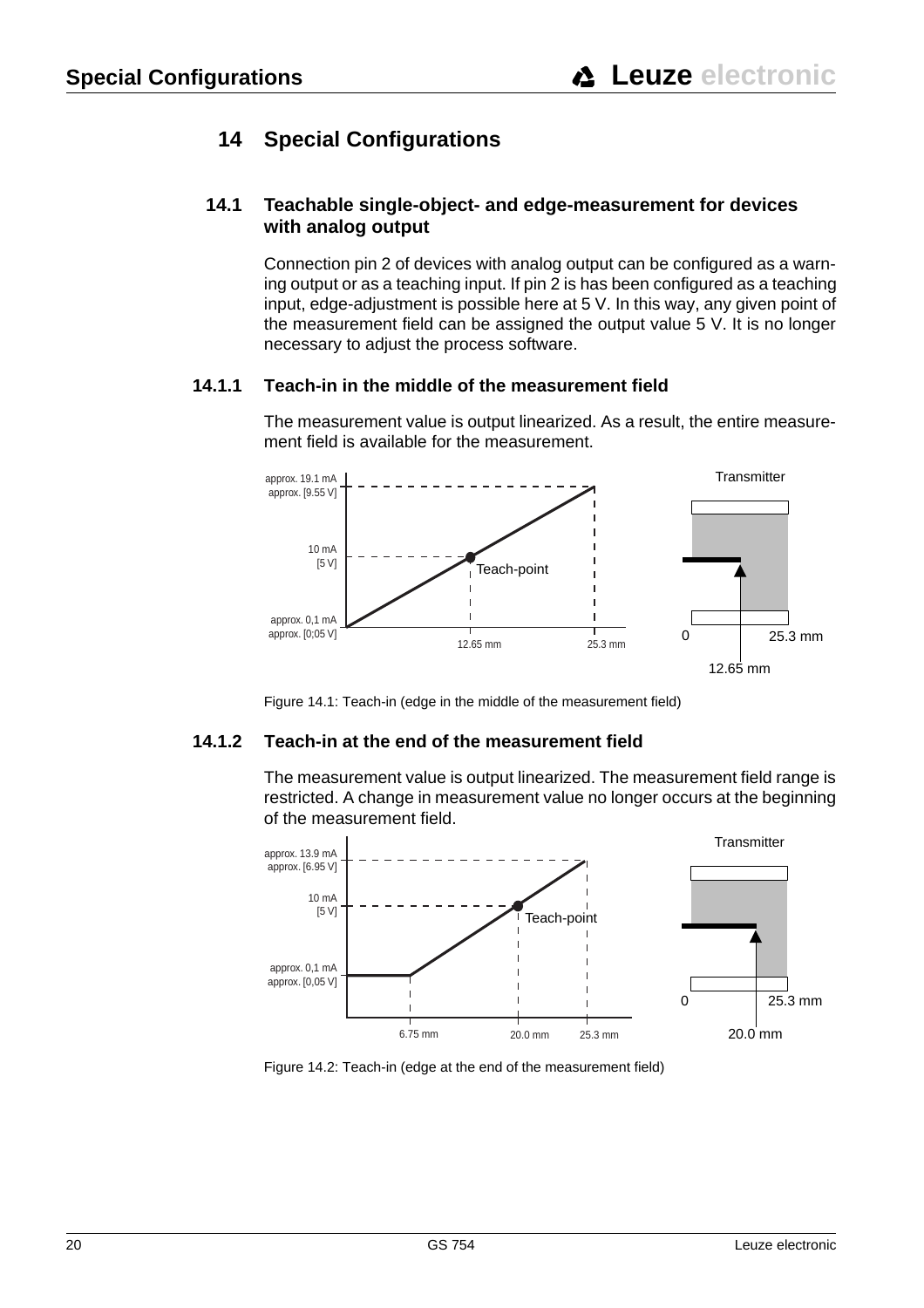## **14.1.3 Teach-in at the start of the measurement field**

<span id="page-19-0"></span>The measurement value is output linearized. The measurement field range is restricted. A change in measurement value no longer occurs at the end of the measurement field.



<span id="page-19-1"></span>Figure 14.3: Teach-in (edge at the start of the measurement field)

### **14.2 Changeover of the edge assignment with single-object measurement**

Only one piece of edge information can be output via the analog interface. With single-object measurement, the sensor sees two edges. Using these edges, information such as object diameter and object middle can be calculated. These edge assignments can be configured.

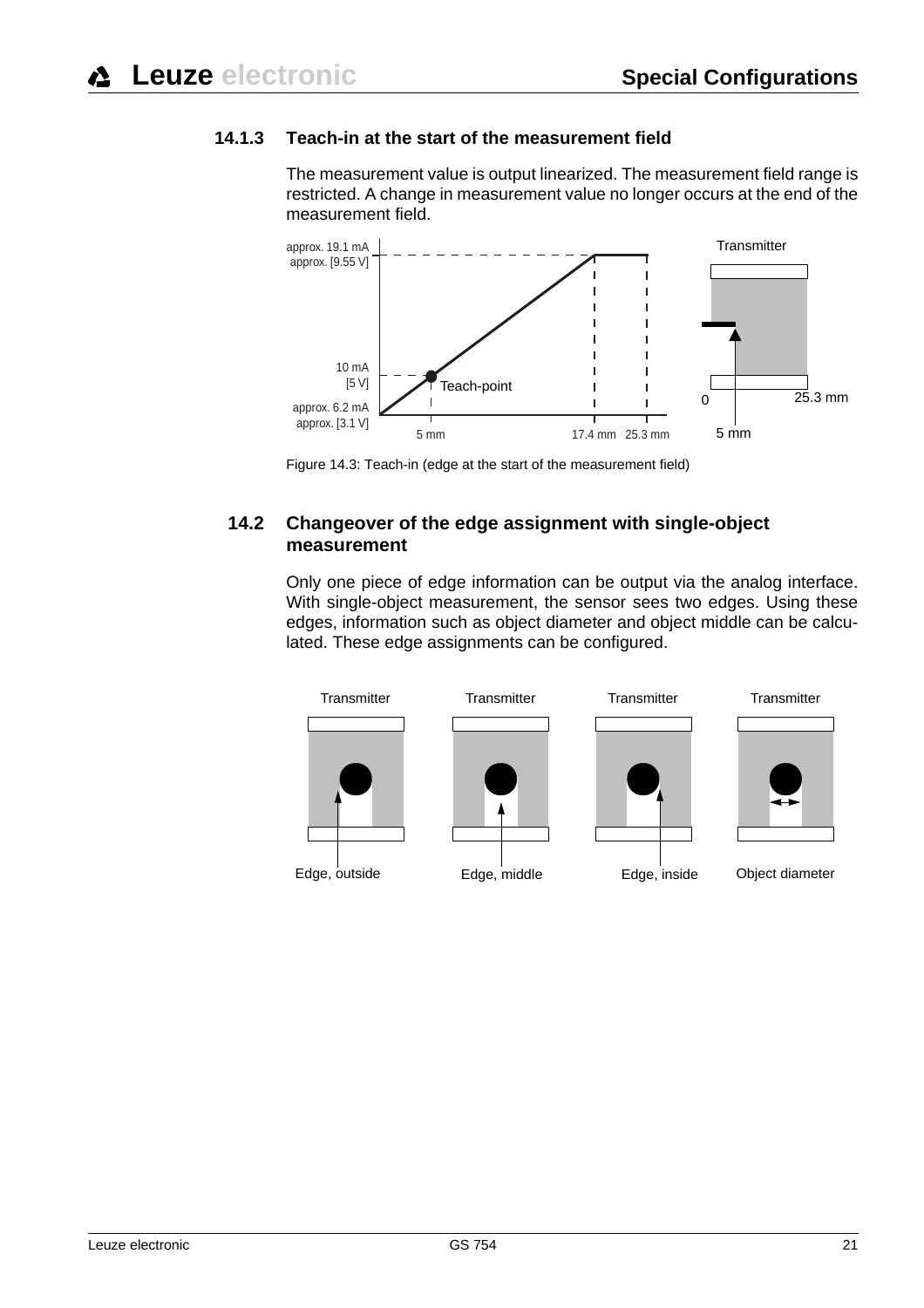### **14.3 Edge measurement with non-continuous objects**

<span id="page-20-0"></span>With this function, net-like objects, e.g. fabric, can be detected.

Here, the first edge of the object is output as the measurement value. All other edges are suppressed. In this configuration the number of edges is not checked. Error messages are not output.



### **14.4 Level changeover for the switching output PIN 2**

<span id="page-20-1"></span>When PIN 2 is configured as a switching output, various logical functions can be assigned to this switching output. A distinction is made between standard and photo-electric-sensor functions.

|               |                   | Switching output Pin 2                          |                                                       |                                           |  |  |
|---------------|-------------------|-------------------------------------------------|-------------------------------------------------------|-------------------------------------------|--|--|
| Configuration | Function          | Object partially in<br>the measurement<br>field | Object com-<br>pletely in the<br>measurement<br>field | Object not in the<br>measurement<br>field |  |  |
| <             | Standard          | high                                            | low                                                   | high                                      |  |  |
| $\geq$        | Standard inverted | low                                             | high                                                  | low                                       |  |  |
| $\star$       | Dark switching    | high                                            | high                                                  | low                                       |  |  |
| #             | Light switching   | low                                             | low                                                   | high                                      |  |  |

<span id="page-20-2"></span>Table 10: Level changeover for the switching output PIN 2

#### **14.4.1 Function standard**

The number of object edges is monitored and output as described in chapter 9.

#### **14.4.2 Function standard inverted**

<span id="page-20-3"></span>The number of object edges is monitored and output inverted as described in chapter 9.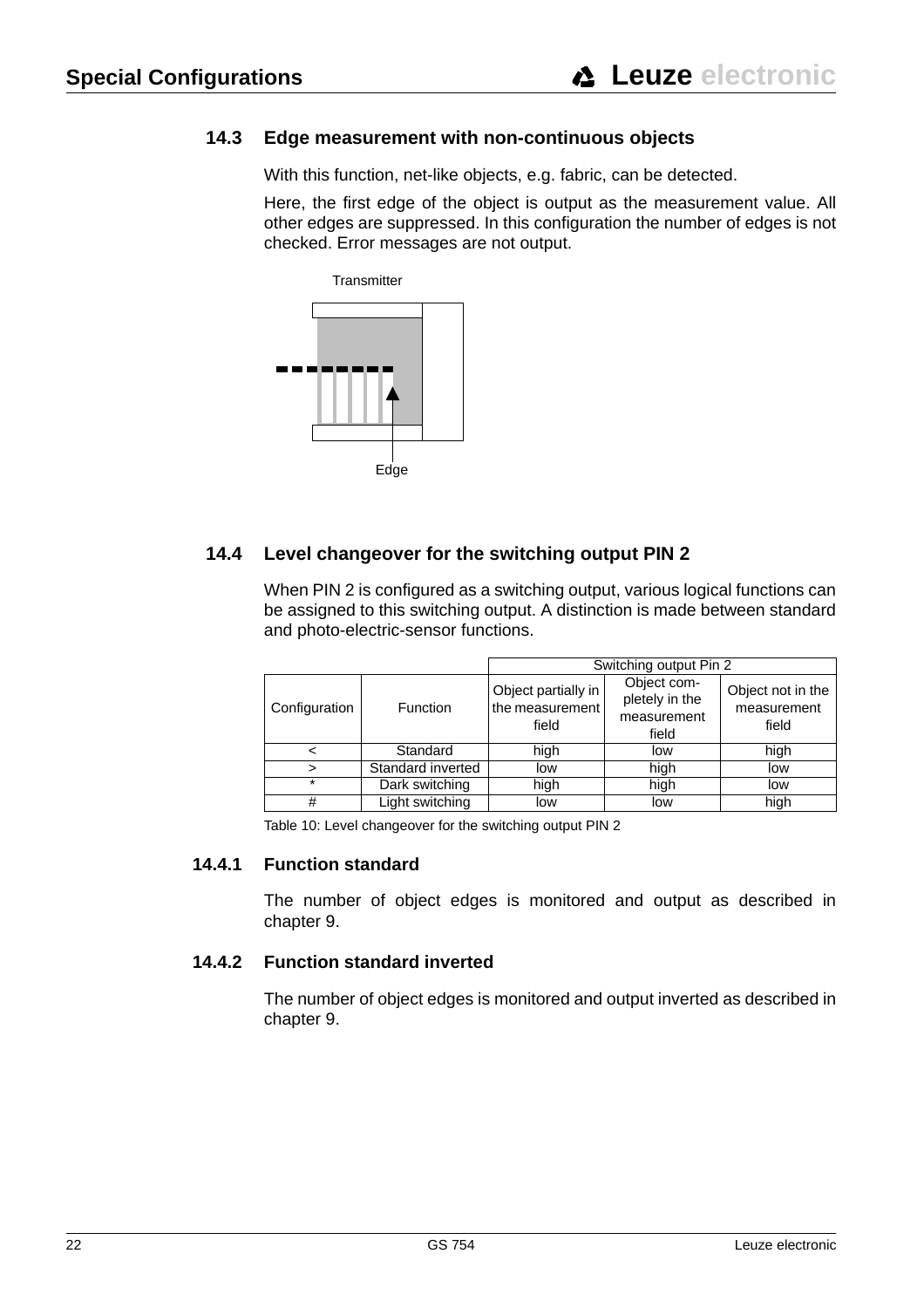#### **14.4.3 Function photo-electric-sensor dark switching**

<span id="page-21-0"></span>When configured for the photo-electric-sensor function, the number of edges is not monitored. The entire measuring range is analysed as a throughbeam photo electric sensor. The switching output functions on a dark-switching basis.



#### **14.4.4 Function photo-electric-sensor light switching**

<span id="page-21-1"></span>With photo electric sensor level, the entire measurement range is analysed as a throughbeam photo electric sensor. The switching output functions on a light-switching basis.